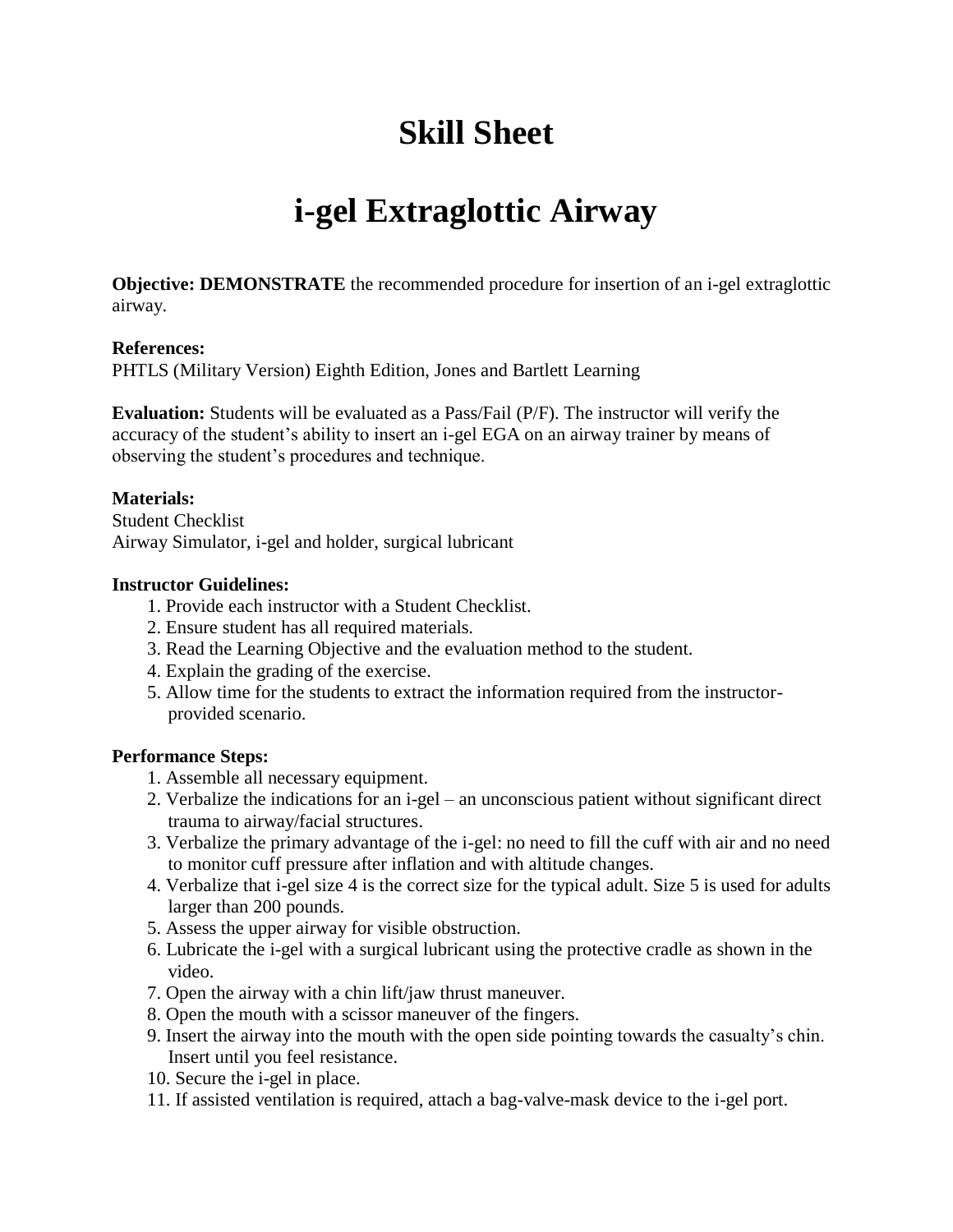- 12. Auscultate both sides of the chest and the epigastrium.
- 13. Ensure that pulse ox monitoring has been established. Also use end-tidal CO2 monitoring if available.
- 14. Document the procedure on a TCCC Casualty Card. (DD Form 1380)

| <b>Task</b>                                                                                                                                                                   | <b>Completed</b> |     |     |
|-------------------------------------------------------------------------------------------------------------------------------------------------------------------------------|------------------|-----|-----|
| Assembled all necessary equipment.                                                                                                                                            | P/F              | P/F | P/F |
| Verbalized the indications for an i-gel - an unconscious patient<br>without significant direct trauma to airway/facial structures.                                            | P/F              | P/F | P/F |
| Verbalize the primary advantage of the <i>i</i> -gel: no need to fill the<br>cuff with air and no need to monitor cuff pressure after inflation<br>and with altitude changes. | P/F              | P/F | P/F |
| Verbalize that i-gel size 4 is the correct size for the typical adult.<br>Size 5 is used for adults larger than 200 pounds.                                                   | P/F              | P/F | P/F |
| Assessed the upper airway for visible obstruction.                                                                                                                            | P/F              | P/F | P/F |
| Lubricated the <i>i-gel</i> with a surgical lubricant.                                                                                                                        | P/F              | P/F | P/F |
| Opened the airway with a chin lift/jaw thrust maneuver.                                                                                                                       | P/F              | P/F | P/F |
| Opened the mouth with a scissor maneuver of the fingers.                                                                                                                      | P/F              | P/F | P/F |
| Insert the airway into the mouth with the open side pointing<br>towards the casualty's chin. Insert until you feel resistance.                                                | P/F              | P/F | P/F |
| Secure the <i>i</i> -gel in place.                                                                                                                                            | P/F              | P/F | P/F |
| If assisted ventilation is required, attach a bag-valve-mask device<br>to the <i>i</i> -gel port.                                                                             | P/F              | P/F | P/F |
| Auscultate both sides of the chest and the epigastrium.                                                                                                                       | P/F              | P/F | P/F |

#### **Insert an i-gel Extraglottic Airway**

### **Critical Criteria:**

- \_\_\_\_\_Did not lubricate the i-gel prior to insertion.
- \_\_\_\_\_ Did not insert the i-gel with the open portion facing the casualty's chin.
- \_\_\_\_\_ Did not auscultate both sides of the chest and the epigastrium.
- \_\_\_\_\_Did not ensure that pulse ox monitoring has been established.
- \_\_\_\_\_Did not document the procedure on a TCCC Casualty Card. (DD Form 1380)